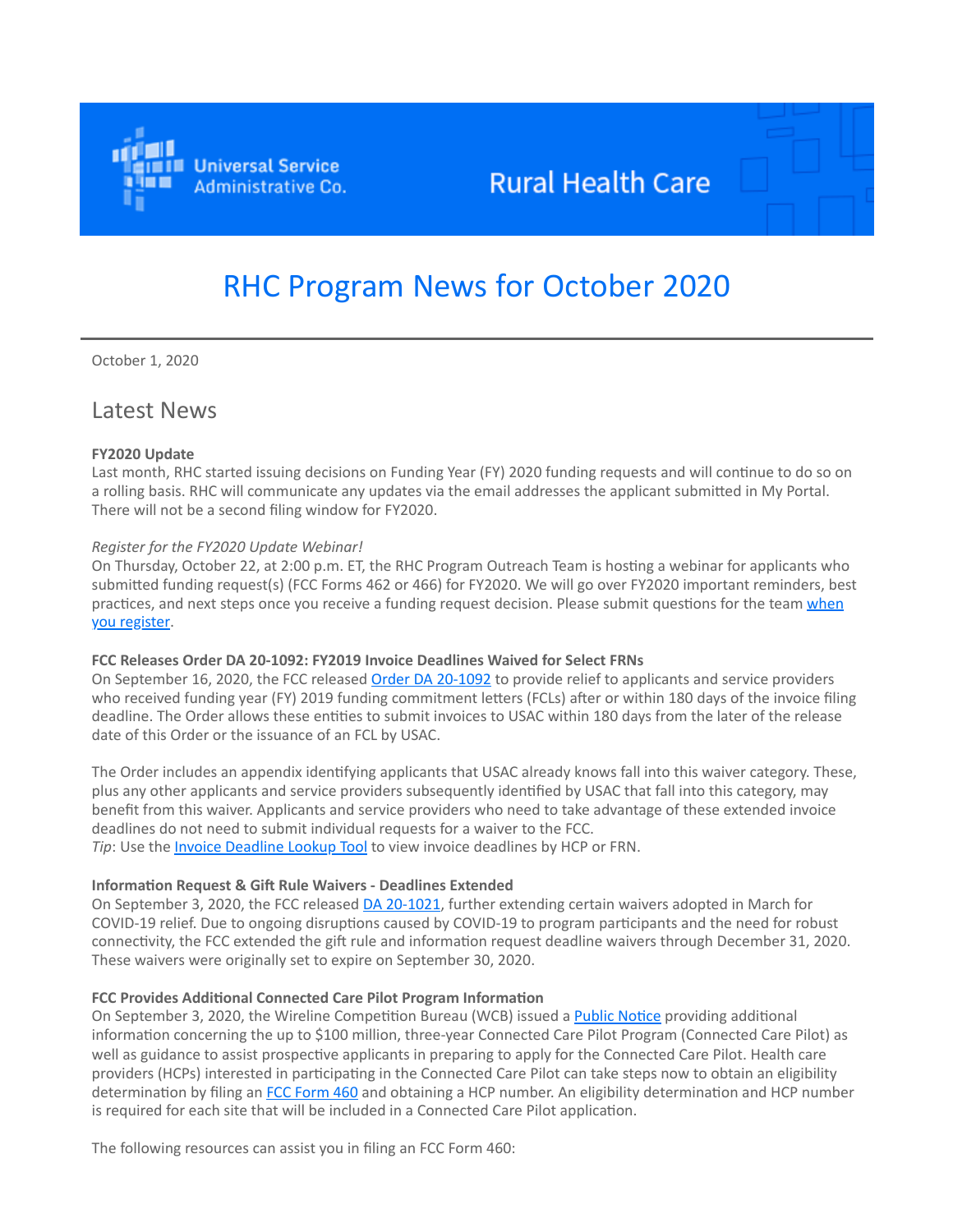- [How to Check for An Existing HCP](https://click.outreach.usac.org/?qs=098103c78af094aa441693c01e62902154044ff3218661e8a3aa36cc84cad0c64559dcbf26a7c67e5169946a3b553ccebbd7ab3cb4f902e6) video and [Step-by-Step Guide](https://click.outreach.usac.org/?qs=098103c78af094aa568567ab8801447d07dce1606a8916079ac312ef8e315882ae3e0b1c9abddd50477dc894d6f2c07b365a68ba6db2a8a0)
- FCC Form 460 [Instructions](https://click.outreach.usac.org/?qs=098103c78af094aa38058d80505f1eec2a386654ebf2057efae7835ab5f99016be29bfa1e46e736ade73edbbd6a9283c48d77bdb7000edfa)
- Submit your FCC Form 460 In [My Portal](https://click.outreach.usac.org/?qs=098103c78af094aa0762b01d55a584adfdda011abffc34517af5e7d69534f5e45b484ee952e87aba34197e27829f2444d48930fe98bbfcf1)

HCP sites that have already filed FCC Form 460s and are deemed eligible to participate in the Commission's existing RHC Program or the COVID-19 Telehealth Program may rely on that eligibility determination for the Connected Care Pilot.

Telecom HCP sites with approved FCC Form 465s can [contact us](mailto:RHC-Assist@usac.org?subject=Telecom%20FCC%20Form%20465%20for%20Connected%20Care%20Pilot) for more information on how to get started. Please make sure to include your HCP numbers in the body of the email.

WCB will release a forthcoming Public Notice announcing the specific application timing and processes. Interested [applicants can learn more about the Connected Care Pilot by taking a look at the Frequently Asked Questions](https://click.outreach.usac.org/?qs=098103c78af094aa25214a3b51b483fa064718349c5d670c6e4f8be6519684af8b7c7e072f7db6dfb7e1dcbac7d37fcebc1f7b8447d81efc) (FAQs). To receive updates and announcements, subscribe to the Connected Care Pilot email listsery. Questions concerning the Connected Care Pilot can be emailed to [ConnCarePltProg@fcc.gov](mailto:ConnCarePltProg@fcc.gov?subject=).

#### **Update to New FY2021 Tools: Rates Database**

Rates eligible for inclusion in the rates database that were submitted to USAC by the August 31, 2020 deadline have now been added to it. The rates database is used to identify the median urban and rural rate for your site and service when completing your [FCC Form 466](https://click.outreach.usac.org/?qs=098103c78af094aaf862b5252193045abdedc8264a99886320eb1ee0ce1d3391faadba1499ec6d5190b20a89129ba6ab4dce9bddc05b6ece) (Funding Request Form). If you have any questions, please feel free to email [RHC-Assist@usac.org](mailto:RHC-Assist@usac.org?subject=).

#### **Begin to Submit Your FY2021 Request for Services Today!**

New for FY2021 and forward, the competitive bidding period will begin on July 1 of the prior calendar year. This allows RHC Program applicants more time to complete and submit their FCC [Forms 461](https://click.outreach.usac.org/?qs=098103c78af094aa33a6be032021e5534a1d6e173f298651e2b49665378fa5c38b1f935057b0a06fe4da2989c8edaf8fe93565a4f6d49af8) and [Forms 465](https://click.outreach.usac.org/?qs=098103c78af094aa3445d0556be5fb3e24c5e9be79737e80d5ae11582bf028614943a1935bee9385d0de08f1e080aa32c9bf32dea2506a74) for the purposes of competitive bidding. Learn about the changes to the FY2021 competitive bidding process and [corresponding My Portal updates by watching the R](https://click.outreach.usac.org/?qs=098103c78af094aa403cb7d56595144c6c03916a86f44627d83454de214d61cc5b38273a2843d1bf2ada0dc6eef16b123e4f65bd58901fe7)[equest for Services Webinars](https://click.outreach.usac.org/?qs=098103c78af094aa583280c61c793e7455dd117bd07efda404ed7e1b2e7e48e25a8120b642235c0da60089df71752a1b578ed4755db6df30) and view the Request for Services Summary.

## Important Reminders

#### **Tip: Rurality Tier Search Tool**

When using the [Rurality Tier Search Tool,](https://click.outreach.usac.org/?qs=098103c78af094aacf448083751a5ce114e9e8fd2f6884fa12c577d4cdb57c52c5d1dca3ebffcba3554344c931685c6d2be5218130d7bf59) it is important to put in your site's exact address for best results. If the site's exact address does not yield results, you may also use the latitude and longitude coordinates for your site. To find your site's latitude and longitude coordinates:

- 1. Go to **Google Maps**
- 2. Type in your site's address
- 3. Right click on the marker pin pointing your site on the map and select "What's Here?"
- 4. The coordinates (a pair of numbers, each with a decimal point) will appear on the screen

Use these coordinates to "Search with geographic coordinates" in the Rurality Tier Search Tool. Be sure to include the negative sign when entering the negative longitude coordinate.

#### **FCC Form 460 Best Practice**

During the submission of an FCC Form 460 (HCF Eligibility and Registration Form), we recommend that applicants upload any supporting documentation necessary to validate form data to the "Supporting Documentation" section. This includes documentation that is relevant to the required fields of the FCC Form 460. Submitting supporting documentation helps to verify health care provider (HCP) eligibility thereby expediting the review process. A few examples include:

- Hospital licenses, with the address clearly posted, to verify a non-profit hospital
- A recent bill or lease, with the address clearly posted, to verify the HCP address provided on the FCC Form 460
- Public tax documents to verify the Non-Profit Tax ID (EIN) or public documents if the health care provider is owned by a local or state government
- Health Resources and Services Administration (HRSA) accreditation to verify a community health center.

You can submit your FCC Form 460 at any time during the funding year. First time applying? We suggest you review this [step-by-step guide](https://click.outreach.usac.org/?qs=098103c78af094aa568567ab8801447d07dce1606a8916079ac312ef8e315882ae3e0b1c9abddd50477dc894d6f2c07b365a68ba6db2a8a0) or watch a [short video](https://click.outreach.usac.org/?qs=098103c78af094aab0140be736d16f0f00f6d87d7920fe94d4942a4f10da5708afd0009acef75a9fafcd6c202d52f972be9417ac690765e4) to check if your HCP site has previously registered with the RHC